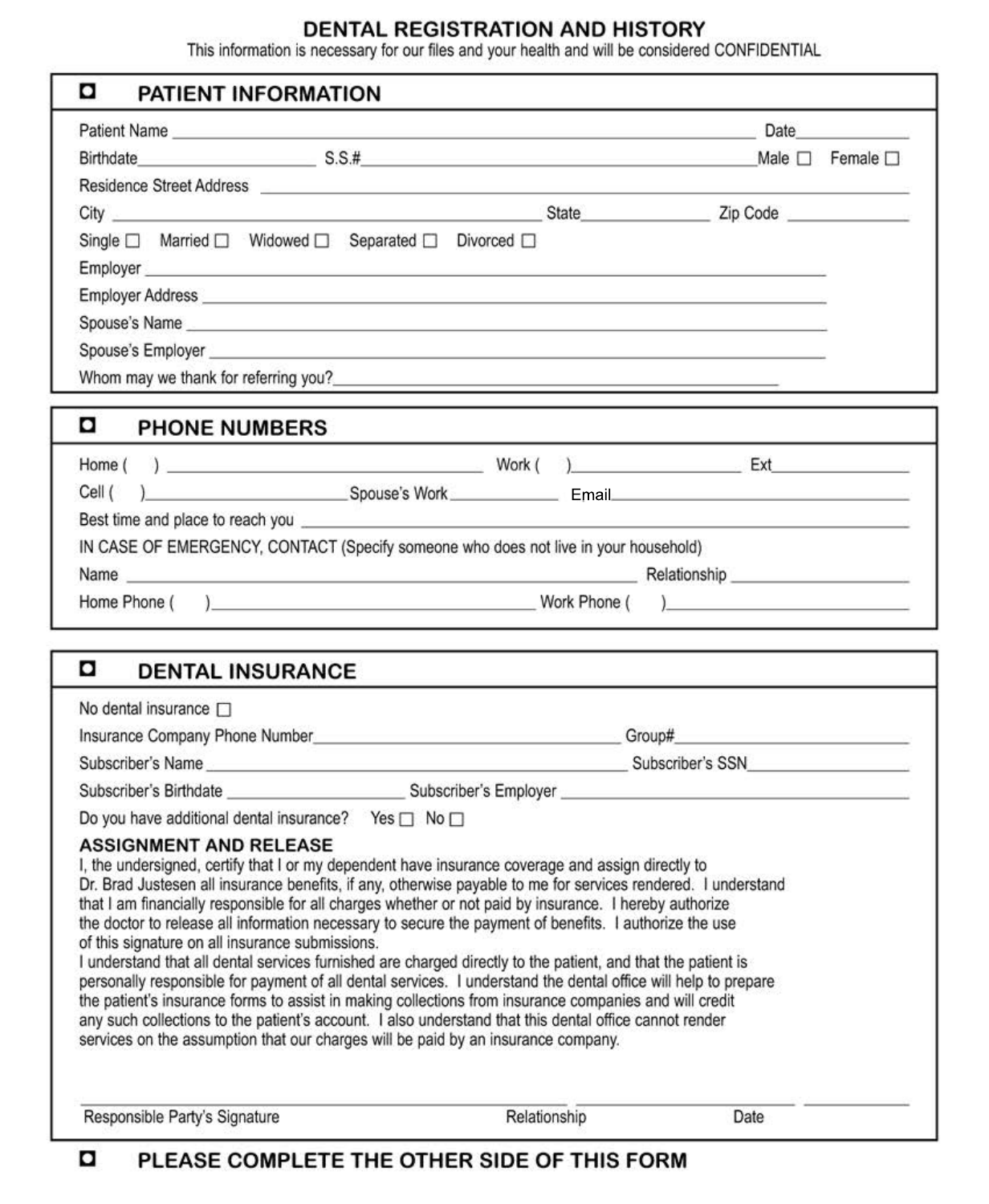#### $\blacksquare$ - - - $\overline{\phantom{a}}$

| М<br>UEN IAL MISTURI                                                                                                                         |                                                                                                        |                                         |                           |  |  |
|----------------------------------------------------------------------------------------------------------------------------------------------|--------------------------------------------------------------------------------------------------------|-----------------------------------------|---------------------------|--|--|
|                                                                                                                                              |                                                                                                        |                                         |                           |  |  |
| <b>Former Dentist</b><br><u>City/State</u>                                                                                                   |                                                                                                        |                                         |                           |  |  |
| Have you ever had any serious trouble associated with any previous dental procedure? Yes $\Box$ No $\Box$                                    |                                                                                                        |                                         |                           |  |  |
|                                                                                                                                              |                                                                                                        |                                         |                           |  |  |
| Does dental treatment make you nervous? Yes □ No □ If yes, check: Slightly □ Moderately □ Extremely □                                        |                                                                                                        |                                         |                           |  |  |
|                                                                                                                                              |                                                                                                        |                                         |                           |  |  |
|                                                                                                                                              | Have you ever had: orthodontic treatment? Yes □ No□ Periodontal (gum) treatment Yes □ No □             |                                         |                           |  |  |
| Do you have any problem with any of the following?                                                                                           |                                                                                                        |                                         |                           |  |  |
|                                                                                                                                              | No<br>Yes                                                                                              |                                         | Yes<br>No                 |  |  |
| Unfavorable reaction from dental anesthetic                                                                                                  | $\Box$<br>$\Box$                                                                                       | <b>Bad Breath</b>                       | $\Box$<br>$\Box$          |  |  |
| Swollen, tender, bleeding gums                                                                                                               | $\Box$<br>$\Box$                                                                                       | Dry mouth/Mouth breather                | $\Box$                    |  |  |
| Smoke or chew tobacco<br>Food collection between the teeth                                                                                   | $\Box$<br>$\Box$                                                                                       | Clicking or popping jaw                 | 10000                     |  |  |
| Sensitivity to hot, cold, sweets                                                                                                             | $\overline{\Box}$<br>$\begin{array}{ c } \hline \hline \hline \hline \hline \hline \hline \end{array}$ | Grinding teeth<br>Jaw pain or tiredness |                           |  |  |
| Sensitivity to biting or pressure                                                                                                            |                                                                                                        | Sores or growths in mouth               |                           |  |  |
| Loose teeth or broken fillings                                                                                                               | Ē<br>$\Box$                                                                                            | Mouth pain with brushing                |                           |  |  |
| If there were something you would change about your smile, what would it be?__________                                                       |                                                                                                        |                                         |                           |  |  |
|                                                                                                                                              |                                                                                                        |                                         |                           |  |  |
| <b>MEDICAL HISTORY</b><br>$\blacksquare$                                                                                                     |                                                                                                        |                                         |                           |  |  |
|                                                                                                                                              |                                                                                                        |                                         |                           |  |  |
|                                                                                                                                              |                                                                                                        |                                         |                           |  |  |
| Have you ever had any serious illness or operation? Yes □ No □ If so, explain_________________________________                               |                                                                                                        |                                         |                           |  |  |
| Are you pregnant? Yes □ No □ How many months____________ Do you take birth control pills? Yes □ No □                                         |                                                                                                        |                                         |                           |  |  |
| Do you have, or have you had any of the following?                                                                                           |                                                                                                        |                                         |                           |  |  |
| $\Box$ Arthritis                                                                                                                             | □High Blood Pressure                                                                                   | <b>ALLERGIES</b>                        |                           |  |  |
| □ Anemia/Blood disorder                                                                                                                      | ■ Kidney Problems                                                                                      | Yes $\square$<br>$\mathsf{No}\,\Box$    | Aspirin                   |  |  |
| $\Box$ Aneurism                                                                                                                              | □Liver Disease                                                                                         | No <sub>1</sub><br>Yes $\Box$           | Codeine                   |  |  |
| $\Box$ Artificial Joint                                                                                                                      | <b>□ Mitral Valve Prolapse</b>                                                                         | No <sub>1</sub><br>Yes $\Box$           | <b>Dental Anesthetics</b> |  |  |
| $\Box$ Asthma                                                                                                                                | □ Psychiatric Problems                                                                                 | $No\square$<br>Yes $\Box$               | Erythromycin              |  |  |
| $\Box$ Diabetes                                                                                                                              | $\Box$ Radiation Therapy                                                                               | Yes $\square$<br>No <sub>1</sub>        | Jewelry                   |  |  |
| $\Box$ Epilepsy                                                                                                                              | $\Box$ Sinus Problems                                                                                  | No <sub>1</sub><br>Yes $\Box$<br>Latex  |                           |  |  |
| $\Box$ Fainting Spells                                                                                                                       | $\Box$ Stroke                                                                                          | Yes $\square$<br>No <sub>1</sub>        | Metals                    |  |  |
| □ Fosamax/Boniva/Biphosphonates                                                                                                              | $\Box$ Thyroid Problems                                                                                | Yes $\square$<br>No <sub>1</sub>        | Penicillin                |  |  |
| $\Box$ Glaucoma<br>∃HIV/AIDS                                                                                                                 | $\Box$ Tuberculosis                                                                                    | Yes $\square$<br>No <sub>1</sub>        | Tetracycline              |  |  |
| ∃Heart Murmur                                                                                                                                | $\Box$ Tumor History<br><b>Ulcers</b>                                                                  |                                         |                           |  |  |
| $\Box$ Rheumatic Fever                                                                                                                       | Venereal Disease                                                                                       |                                         |                           |  |  |
| $\Box$ Hepatitis A, B, C                                                                                                                     | □Taken Fen-Phen                                                                                        |                                         |                           |  |  |
| <b>MEDICATIONS</b>                                                                                                                           |                                                                                                        |                                         |                           |  |  |
| List any medications you are currently taking and the correlating diagnosis                                                                  |                                                                                                        |                                         |                           |  |  |
|                                                                                                                                              |                                                                                                        |                                         |                           |  |  |
| Pharmacy Name_                                                                                                                               |                                                                                                        | Phone Number <u>Communication</u>       |                           |  |  |
|                                                                                                                                              |                                                                                                        |                                         |                           |  |  |
| $\bullet$                                                                                                                                    | <b>CONSENT FOR TREATMENT/TERMS &amp; CONDITIONS</b>                                                    |                                         |                           |  |  |
| I hereby grant authority to Dr. Brad Justesen to administer any treatment; or to administer such anesthetics, analgesics,                    |                                                                                                        |                                         |                           |  |  |
| sedatives, nitrous oxide sedation and to perform such treatment as may be deemed necessary or advisable. I have been informed of             |                                                                                                        |                                         |                           |  |  |
| all possible complications of the procedures, anesthetics and/or drugs.                                                                      |                                                                                                        |                                         |                           |  |  |
| In consideration for the professional services rendered to me, or at my request, by the Doctor, I agree to pay therefore the reasonable      |                                                                                                        |                                         |                           |  |  |
| value of said services to said Doctor, or his assignee, at the time said services are rendered, or within five (5) days of billing if credit |                                                                                                        |                                         |                           |  |  |
| shall be extended. If for any reason my unpaid balance exceeds 90 days I understand that a service charge of 1.5% (18% per annum)            |                                                                                                        |                                         |                           |  |  |

shall be extended. If for any reason my unpaid balance exceeds 90 days I understand that a service charge of 1.5% (18% per annum) will be charged to my account. I further agree and understand that a waiver of any breach of be instituted hereunder.

Date

I have read the above consent for treatment and terms & conditions and agree to their content.

<u> 1989 - Johann Barn, mars eta bainar eta baina eta baina eta baina eta baina eta baina eta baina eta baina e</u>

Signed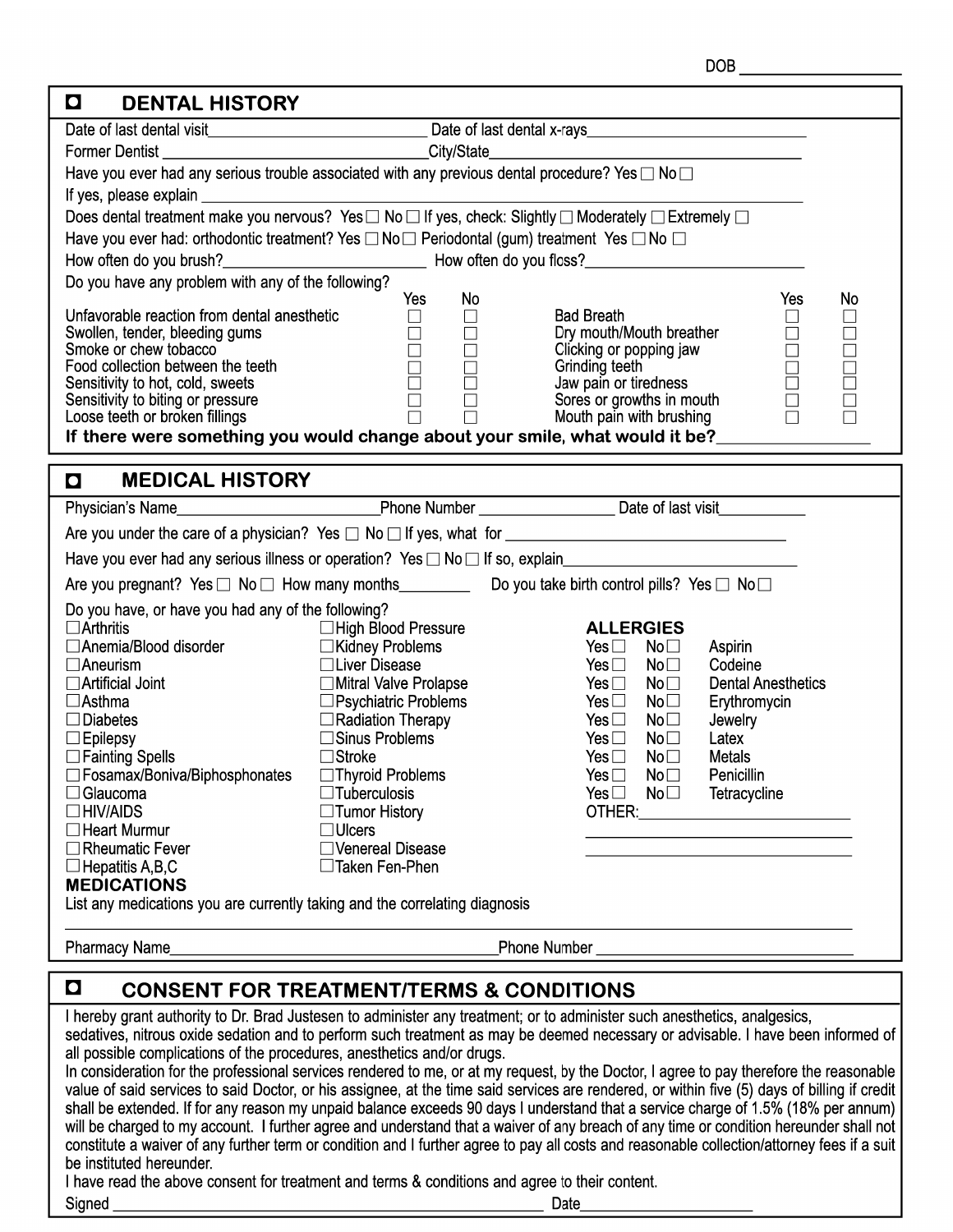# **HED** First Impression

I\_\_\_\_\_\_\_\_\_\_\_\_\_\_\_\_\_\_\_\_\_\_\_\_\_\_\_\_\_\_ voluntarily and knowingly request and consent to the services, treatments and/or procedures recommended by the dentist and to all diagnostic methods deemed appropriate by the dentist which may include, but not be limited to, x-rays, study models, imagery, and other aids. I authorize the dentist to perform all such services, treatments and/or procedures and to utilize all such diagnostic methods- Further, I acknowledge and understand that the dentist may engage the assistance of others in performing such services, treatments and/or procedures and in utilizing such diagnostic methods.

I understand that the practice of dentistry is not an exact science and I acknowledge that no guarantees have been made to me concerning the results of the services, treatments, procedures and/or diagnostic methods that have been recommended. I also understand that the use of anesthesia has significant risks that have been explained to me.

I understand and acknowledge that I am fully and completely responsible for the payment of all costs associated with the services, treatments, procedures and/or diagnostic methods performed and utilized by the dentist and others.

I acknowledge that any insurance coverage or managed care benefits that I may have is based on a contract between my insurance company or managed care company and me, my spouse and/or my employer. The dentist is not a party to this contract and the services, treatments, procedures and/or diagnostic methods are provided to me.

Therefore, I acknowledge that I am fully responsible for the payment of all sums owed to the dentist for the services, treatments, procedures and/or diagnostic methods provided to me. As a courtesy to me, the dental office will bill my insurance company or managed care company and I acknowledge that I will remain liable for any and all amounts not paid by the insurance company or managed care company for any reason (including but not limited to the insurance company or managed care company declining coverage after initially approving it) or if the insurance company or managed care company fails for any reason to reimburse the dentist within 30 days after being billed by the dentist. I acknowledge that it is my responsibility to provide the dentist with my current insurance or managed care information and any changes thereto.

All returned checks will be subject to a \$25 returned check fee. Any account balances that remain unpaid for 90 days from the date of service shall be referred to a collection company or attorney. ln the event this occurs, I understand that I will be liable for collection costs. Further, in the event any unpaid account balance is referred to an attorney for collection, I agree also to be responsible for all costs and reasonable attorney's fees incurred in connection therewith.

I consent to the dentist's use and disclosure of my health information to my insurance company or managed care company and any agent thereof. I hereby assign to the dentist all of the insurance and managed care benefits due to me for the services, treatments, procedures and/or diagnostic methods provided to me and I authorize my insurance company and/or managed care company lo make payment directly to the dentist for the costs associated therewith.

I further consent to be contacted by the dentist, any agent of the dental office, or any collection agency (or agent thereof) or attorney to whom an unpaid account balance has been assigned or referred by mail at any address that I provide to the dental office and/or by facsimile, email or phone number (whether a cell phone or landline) at any facsimile number, email address or phone number (whether a cell phone or landline) that I provide to the dental office or any agent of the dental office.

| Date:       |  |  |
|-------------|--|--|
|             |  |  |
| Print Name: |  |  |

Guardian/Responsible Party, if minor: \_\_\_\_\_\_\_\_\_\_\_\_\_\_\_\_\_\_\_\_\_\_\_\_\_\_\_\_\_\_\_\_\_\_\_\_\_\_\_\_\_\_\_\_\_\_\_\_\_

Signature: \_\_\_\_\_\_\_\_\_\_\_\_\_\_\_\_\_\_\_\_\_\_\_\_\_\_\_\_\_\_\_\_\_\_\_\_\_\_\_\_\_\_\_\_\_\_\_\_\_\_